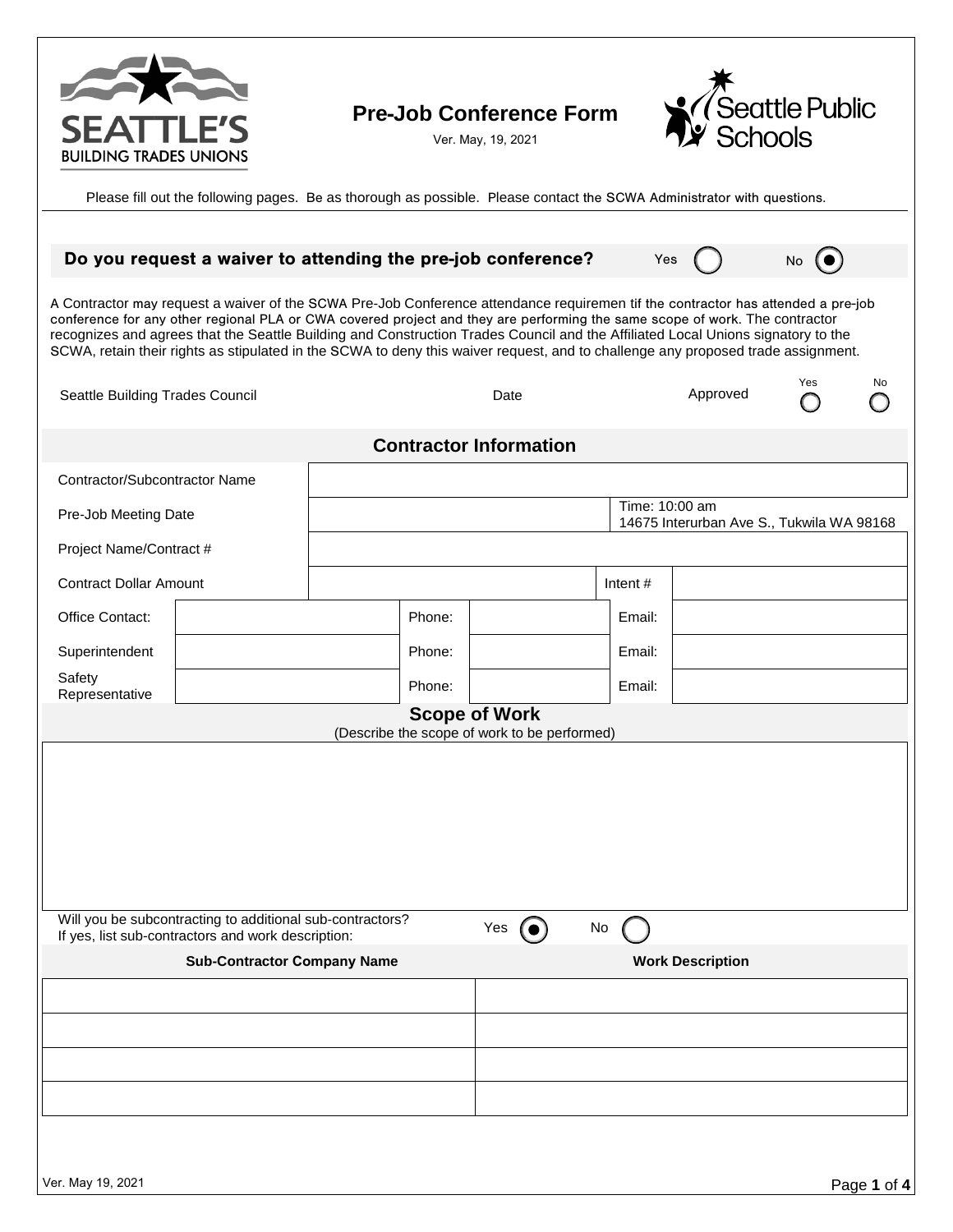| <b>Current Union Agreements</b>                                                                                                                                                                                                                                    |                       |       |  |                 |             |  |
|--------------------------------------------------------------------------------------------------------------------------------------------------------------------------------------------------------------------------------------------------------------------|-----------------------|-------|--|-----------------|-------------|--|
|                                                                                                                                                                                                                                                                    |                       |       |  |                 |             |  |
|                                                                                                                                                                                                                                                                    |                       |       |  |                 |             |  |
| Approx. Job Start Date:                                                                                                                                                                                                                                            | Approx. Job End Date: |       |  |                 |             |  |
| Work Shifts:                                                                                                                                                                                                                                                       |                       |       |  |                 |             |  |
| Weekly Pay Day                                                                                                                                                                                                                                                     |                       |       |  |                 |             |  |
|                                                                                                                                                                                                                                                                    |                       |       |  |                 |             |  |
| <b>Proposed Trade Assignment</b><br>All workers, including core employees, must be dispatched through the Union hall. List trade assignments by craft including scope of work description for each assignment. List each piece of equipment planned for use by cra |                       |       |  |                 |             |  |
| Craft                                                                                                                                                                                                                                                              |                       | Scope |  | Equipment/Tools |             |  |
|                                                                                                                                                                                                                                                                    |                       |       |  |                 |             |  |
|                                                                                                                                                                                                                                                                    |                       |       |  |                 |             |  |
|                                                                                                                                                                                                                                                                    |                       |       |  |                 |             |  |
|                                                                                                                                                                                                                                                                    |                       |       |  |                 |             |  |
|                                                                                                                                                                                                                                                                    |                       |       |  |                 |             |  |
|                                                                                                                                                                                                                                                                    |                       |       |  |                 |             |  |
|                                                                                                                                                                                                                                                                    |                       |       |  |                 |             |  |
|                                                                                                                                                                                                                                                                    |                       |       |  |                 |             |  |
|                                                                                                                                                                                                                                                                    |                       |       |  |                 |             |  |
|                                                                                                                                                                                                                                                                    |                       |       |  |                 |             |  |
|                                                                                                                                                                                                                                                                    |                       |       |  |                 |             |  |
|                                                                                                                                                                                                                                                                    |                       |       |  |                 |             |  |
|                                                                                                                                                                                                                                                                    |                       |       |  |                 |             |  |
|                                                                                                                                                                                                                                                                    |                       |       |  |                 |             |  |
|                                                                                                                                                                                                                                                                    |                       |       |  |                 |             |  |
|                                                                                                                                                                                                                                                                    |                       |       |  |                 |             |  |
|                                                                                                                                                                                                                                                                    |                       |       |  |                 |             |  |
|                                                                                                                                                                                                                                                                    |                       |       |  |                 |             |  |
|                                                                                                                                                                                                                                                                    |                       |       |  |                 | Page 2 of 4 |  |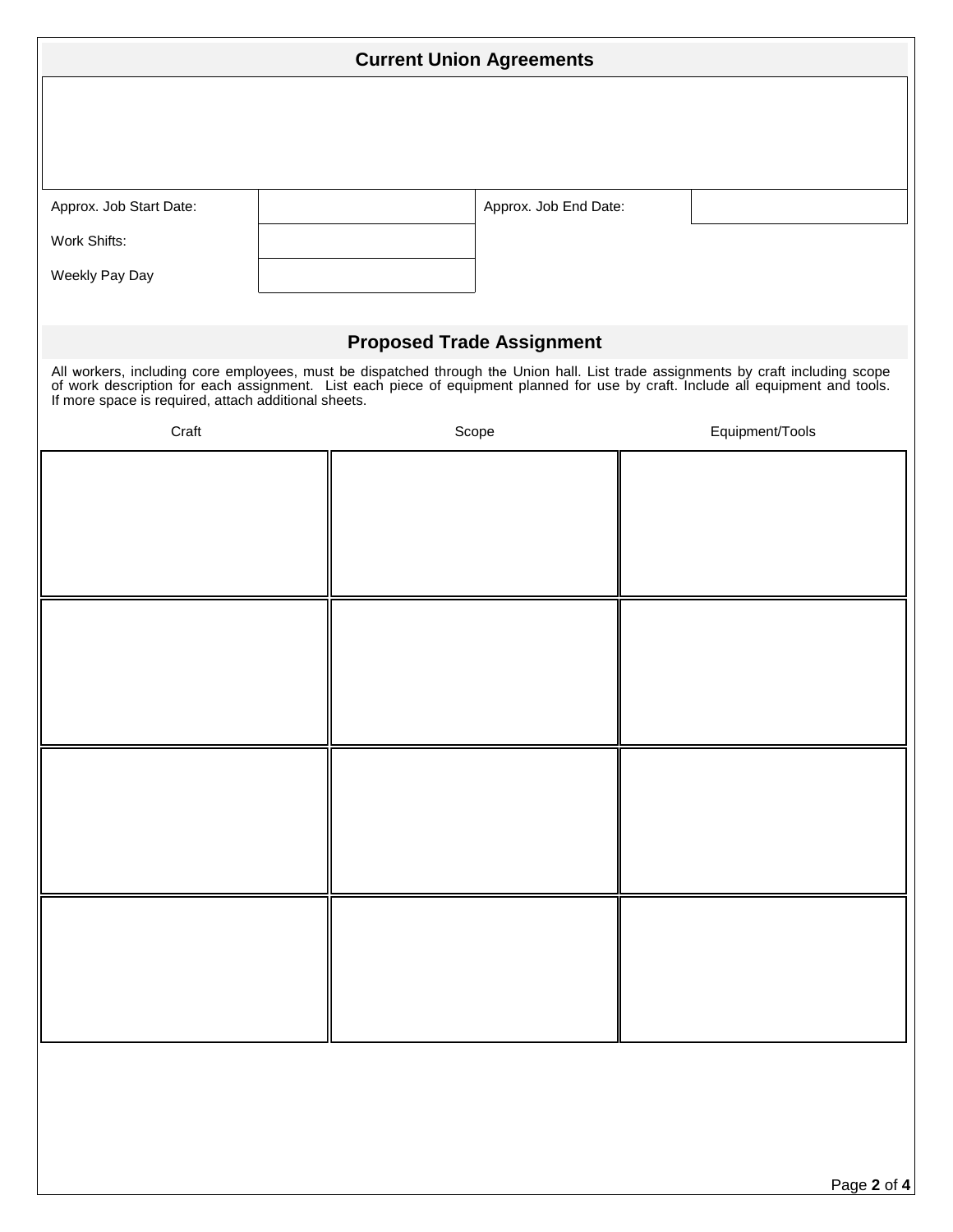| <b>Project Craft Demand List</b>         |      |         |             |  |  |  |
|------------------------------------------|------|---------|-------------|--|--|--|
| Craft                                    | Peak | Average | Apprentices |  |  |  |
| Asbestos Workers                         |      |         |             |  |  |  |
| <b>Boiler Makers</b>                     |      |         |             |  |  |  |
| Brick/Stone/Marble/Tile Setters/Terrazzo |      |         |             |  |  |  |
| Carpenters                               |      |         |             |  |  |  |
| Carpet, Lino & Soft Tile Layers Cement   |      |         |             |  |  |  |
| Masons                                   |      |         |             |  |  |  |
| Drywall Hanger/Metal Stud Framer         |      |         |             |  |  |  |
| <b>Drywall Finishers</b>                 |      |         |             |  |  |  |
| <b>Electrical Workers</b>                |      |         |             |  |  |  |
| <b>Elevator Constructors</b>             |      |         |             |  |  |  |
| Glaziers                                 |      |         |             |  |  |  |
| <b>Heat and Frost Insulators</b>         |      |         |             |  |  |  |
| Iron Workers (Structural/Rebar)          |      |         |             |  |  |  |
| Iron Workers (Ornamental/Architectural)  |      |         |             |  |  |  |
| Laborers                                 |      |         |             |  |  |  |
| Millwrights                              |      |         |             |  |  |  |
| <b>Operating Engineers</b>               |      |         |             |  |  |  |
| Painters                                 |      |         |             |  |  |  |
| Pile Drivers/Diver                       |      |         |             |  |  |  |
| Plumbers & Pipefitters                   |      |         |             |  |  |  |
| <b>Plasterers/Fire Proofers</b>          |      |         |             |  |  |  |
| Roofers                                  |      |         |             |  |  |  |
| <b>Sheet Metal Workers</b>               |      |         |             |  |  |  |
| Sign Makers/Painters                     |      |         |             |  |  |  |
| <b>Sprinkler Fitters</b>                 |      |         |             |  |  |  |
| Teamsters                                |      |         |             |  |  |  |